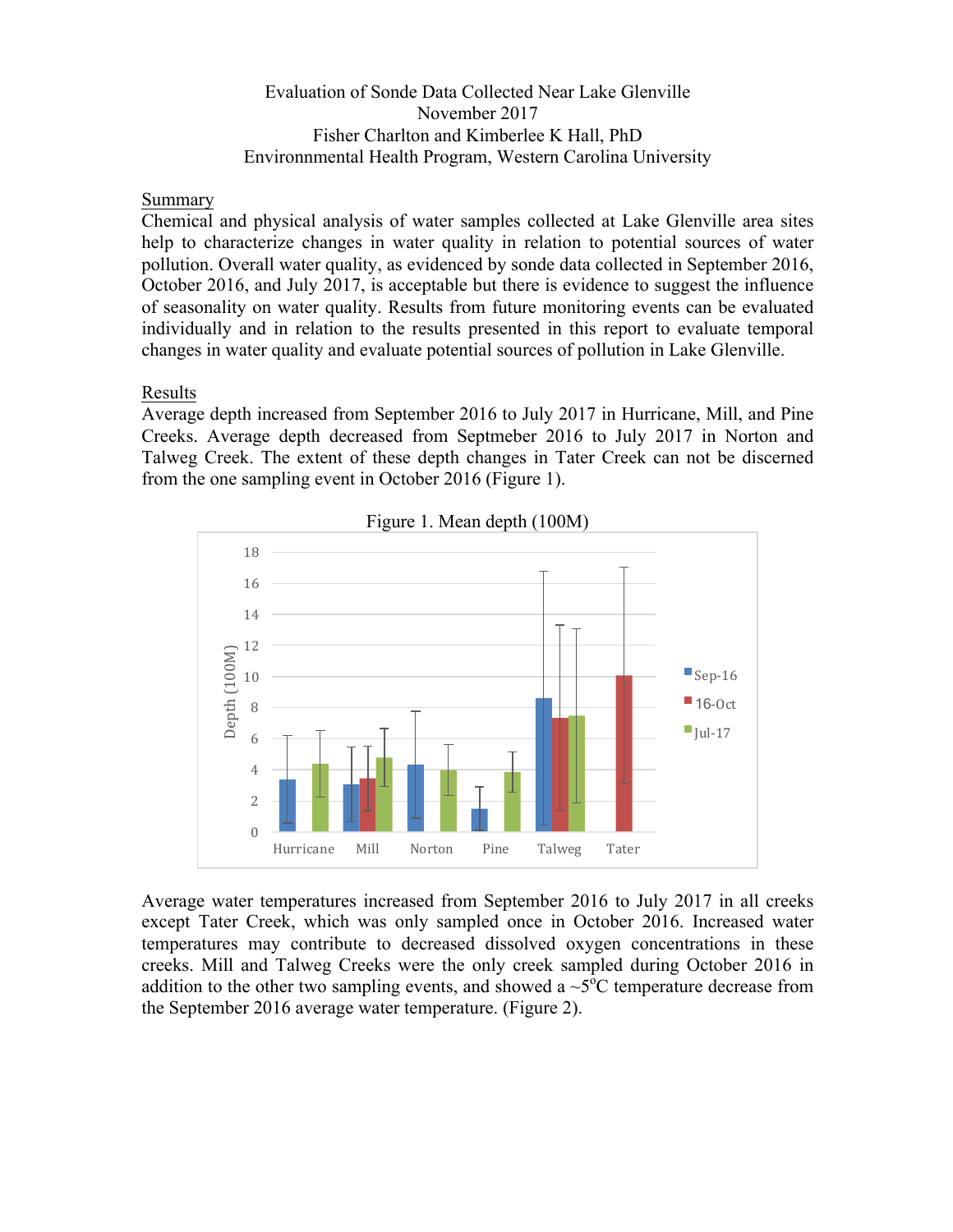

The North Carolina water quality standard (WQS) for dissolved oxygen to support freshwater aquatic life is >5mg/L. Average dissolved oxygen concentrations in September 2016 and July 2017 were fairly similar in Hurricane, Pine, and Talweg Creeks and were above the NC WQS. A slight decrease in dissolved oxygen concentration was observed during this time in Mill Creek while an increase was observed in Norton Creek. Talweg and Tater Creeks had lower average dissolved oxygen concentrations during all three sampling events compared to the other creeks and fell below the NC WQS for dissolved oxygen (Figure 3).

The observed dissolved oxygen concentrations in Talweg and Tater Creeks correspond to changes in water temperature as cold water will hold more dissolved gas compared to warm water. This observation may also be influenced by observed chlorophyll concentrations which are an indication of phyotosynthetic activity. Dissolved oxygen may become reduced or depleted as a result of abundant photosynthetic activity, which may be indicated by the relatively consistent chlorophyll concentrations in these creeks during the study period (Figure 4).

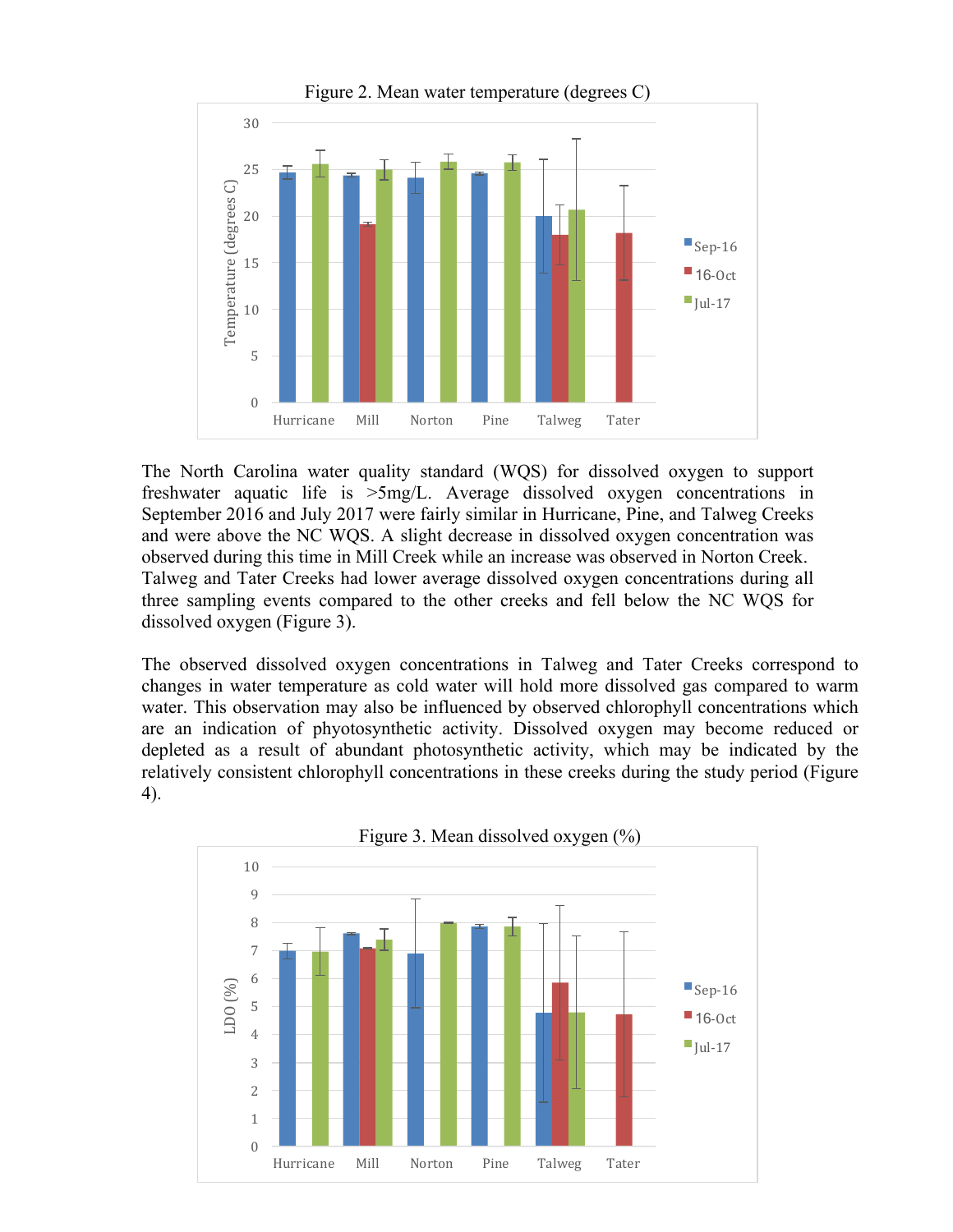The NC WQS for chlorophyll-a to support freshwater aquatic life in waters subject to macroscopic and microscopic vegetation and designated as trout waters is 15µg/L. With the exception of Mill and Pine Creeks in September 2016, all creeks are below this WQS (Figure 4). The reduced water depth in Mill and Pine Creeks at this time may account for the elevated chlorophyll-a concentrations, as the reduced water depth allows for increased UV light penetration into the water column to support photosynthetic activity.



The ambient water quality standard for pH is between 6.0 and 9.0, although natural pH in area streams generally ranges from 6.5-7.2. Values below 6.5 may indicate the effects of acid precipitation or other acidic inputs, and values above 7.5 may indicate industrial discharge. All creeks monitored in September 2016 and October 2016 were observed to have an average pH below 6.5. With the exception of Talweg and Tater Creeks during 2016, all creeks were within the ambient water quality standard for pH during the sampling period (Figure 5).